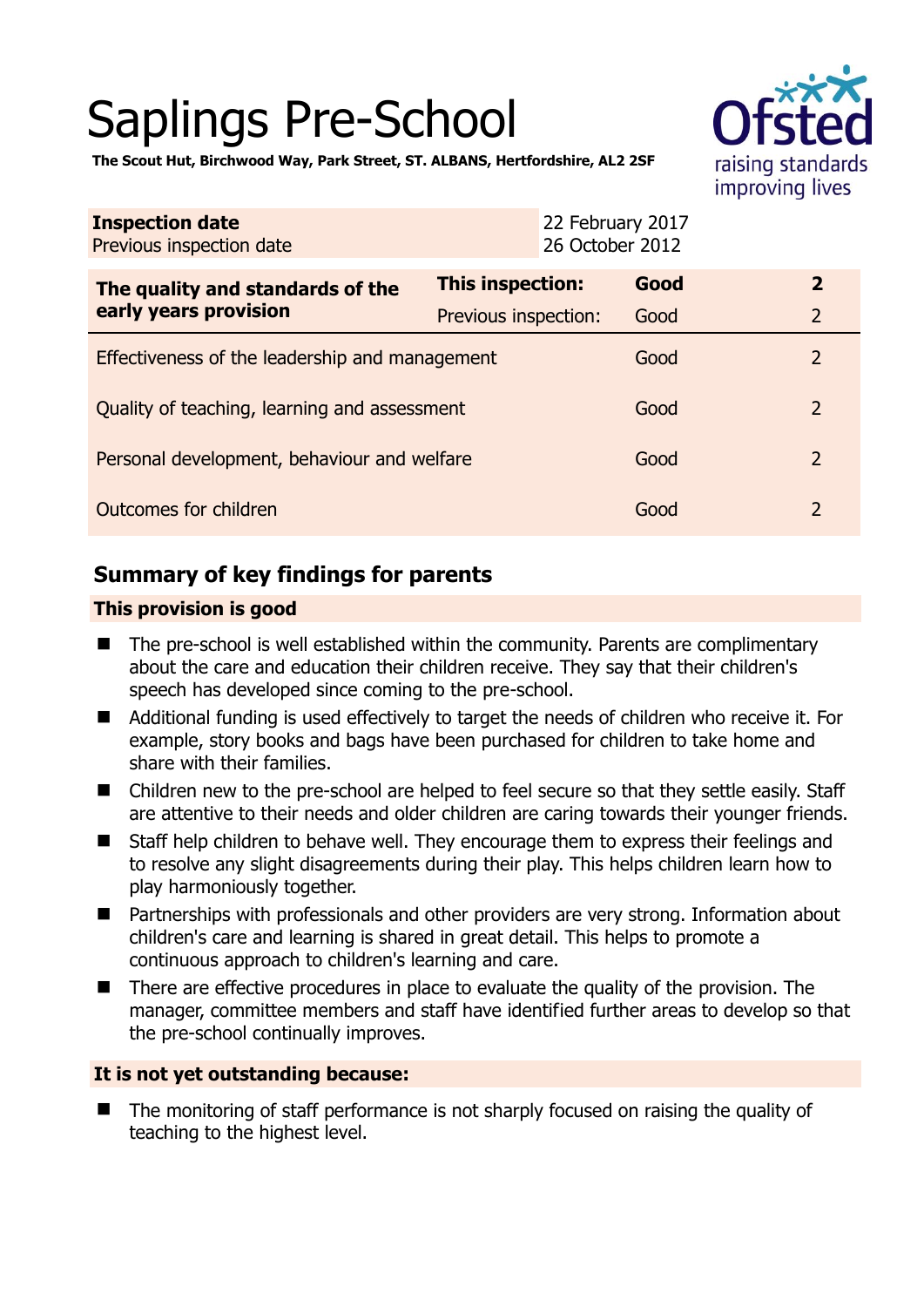## **What the setting needs to do to improve further**

#### **To further improve the quality of the early years provision the provider should:**

■ sharpen the focus on performance management so that staff have more opportunities to build on their practice, in order to raise the quality of teaching to the highest level.

#### **Inspection activities**

- The inspector observed the quality of teaching during activities indoors and outdoors. She assessed the impact this has on children's learning.
- The inspector spoke to the manager, staff and children at appropriate times during the inspection.
- The inspector completed a joint observation with the manager.
- The inspector held a meeting with the manager and looked at relevant documentation. She also looked at evidence of the suitability of staff and the committee members.
- The inspector spoke to a small number of parents and took account of their views.

#### **Inspector**

Maura Pigram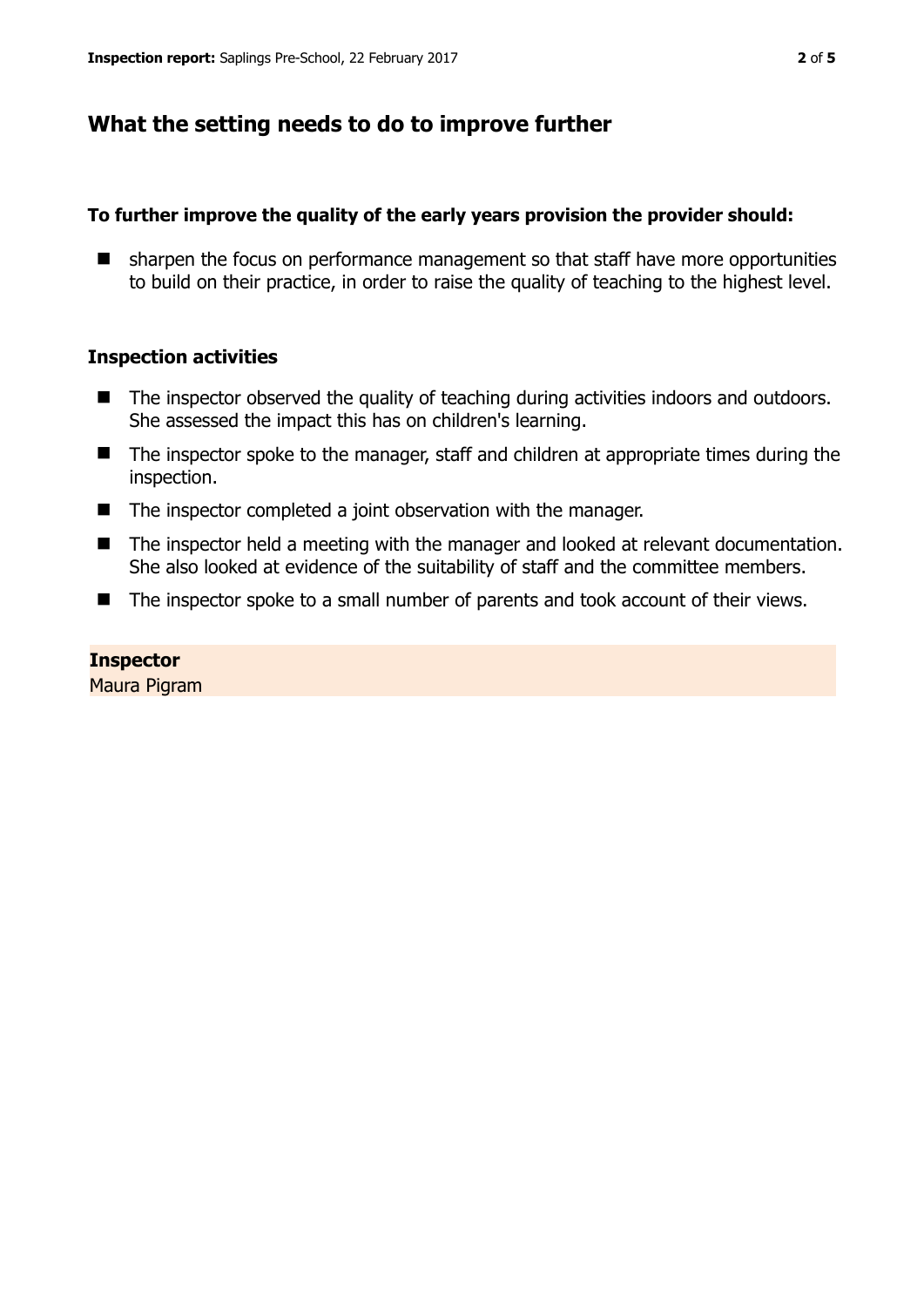## **Inspection findings**

#### **Effectiveness of the leadership and management is good**

The arrangements for safeguarding are effective. Staff attend regular training and are up to date with current legislation. They rigorously monitor children's safety and welfare. Robust recruitment procedures are in place to help ensure that staff are suitable to work with children. The well-qualified manager uses the skills of her staff to support children's learning. Since the last inspection, she has employed a qualified teacher whose approach to supporting children's interest in books is having a positive impact on children's concentration and their emerging vocabulary. The manager works closely with staff to monitor the progress of children. They identify any gaps in learning to help meet the needs of all children.

#### **Quality of teaching, learning and assessment is good**

Staff have a good understanding of how children learn. They plan interesting activities based on their interests to help them make good progress in their learning. For example, children have fun imaginatively playing in the doctors play area. Good use is made of resources, such as an interactive doll showing body organs. New words are introduced and simple explanations help children to understand how their bodies work. Children who speak English as an additional language are helped to make connections in their learning. For example, puppets and small play figures which represent a popular story are effectively used to support children's language and understanding. Younger children enjoy freely exploring the wide range of resources and sensory activities on offer. For example, they have fun discovering how they can make interesting pictures using paints and making marks in the paint with small transport vehicles.

#### **Personal development, behaviour and welfare are good**

Children benefit from outdoor play and exercise, which helps to support their physical skills well. For example, they explore the mud kitchen area, pretend to be astronauts in the space rocket and confidently use slides. Children's independence is encouraged and staff are sensitive to their needs. Younger children are able to bring comforters from home so that they continue to feel secure during the day. Children's dietary needs are well known and staff provide various nutritious meals for them. They calmly encourage children to try different food and discuss the benefits of eating well. This helps to promote a healthy lifestyle. Children's safety is promoted at all times, consistent messages from staff, such as not running indoors contributes to keeping children safe.

#### **Outcomes for children are good**

All children make good progress in all areas of development from their starting points. This includes children who benefit from funded education and those who speak English as an additional language. Children are developing confidence in their own abilities. They recognise different letter sounds and early numeracy skills are supported. Children show a keen interest in sharing books and are helped to develop good relationships with each other. They are successfully acquiring the key skills they need to move on to the next stage of their learning or school.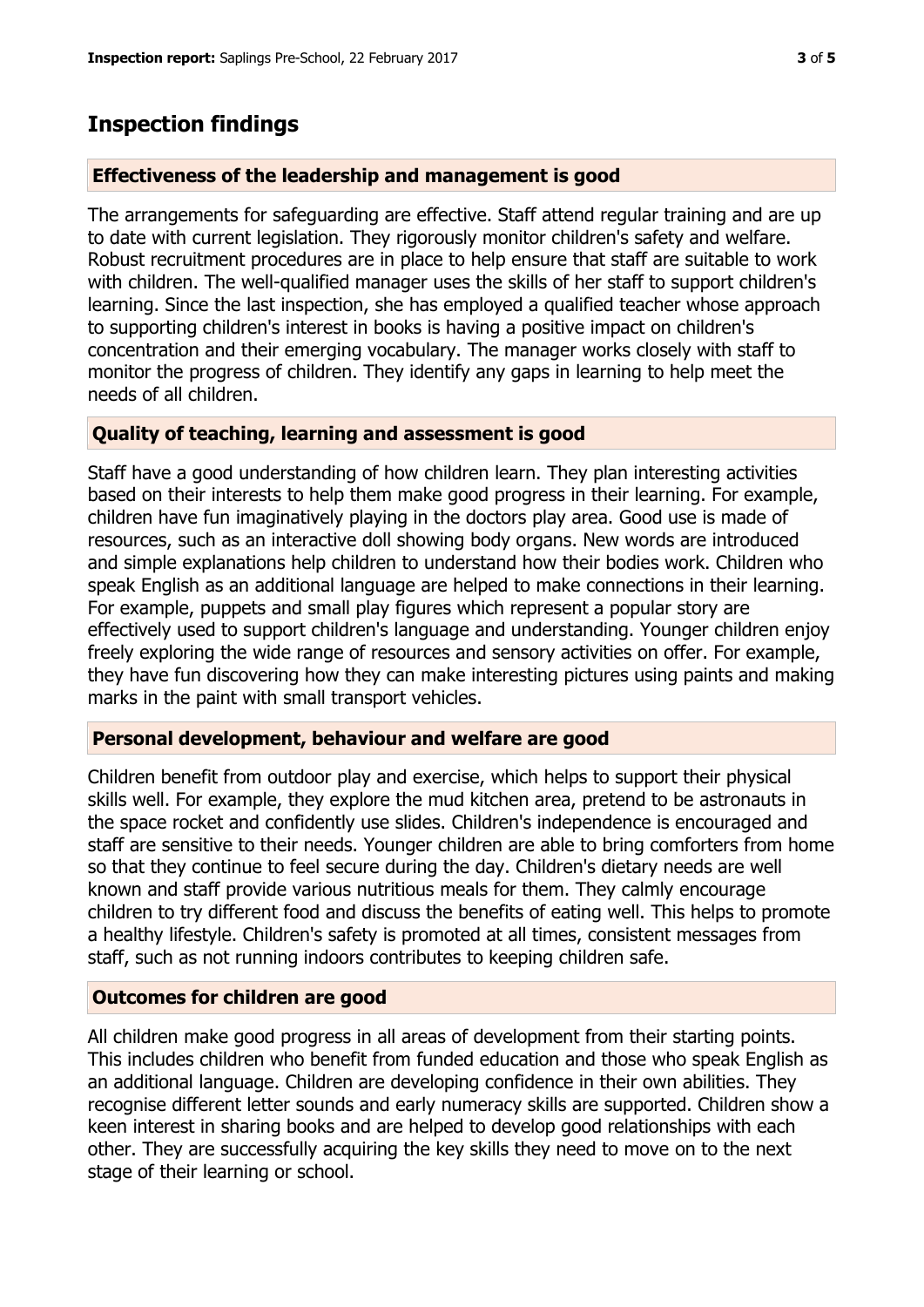## **Setting details**

| Unique reference number                             | 123565                                                                               |  |
|-----------------------------------------------------|--------------------------------------------------------------------------------------|--|
| <b>Local authority</b>                              | Hertfordshire                                                                        |  |
| <b>Inspection number</b>                            | 1059399                                                                              |  |
| <b>Type of provision</b>                            | Sessional provision                                                                  |  |
| Day care type                                       | Childcare - Non-Domestic                                                             |  |
| <b>Registers</b>                                    | Early Years Register, Compulsory Childcare<br>Register, Voluntary Childcare Register |  |
| Age range of children                               | $2 - 4$                                                                              |  |
| <b>Total number of places</b>                       | 28                                                                                   |  |
| Number of children on roll                          | 22                                                                                   |  |
| <b>Name of registered person</b>                    | Saplings Pre-School Committee                                                        |  |
| <b>Registered person unique</b><br>reference number | RP905249                                                                             |  |
| Date of previous inspection                         | 26 October 2012                                                                      |  |
| <b>Telephone number</b>                             | 0798 5968 759                                                                        |  |

Saplings Pre-School was registered in 1999 and is committee led. The pre-school employs five members of childcare staff. Of these, four hold appropriate early years qualifications at level 3 or above. One member of staff holds qualified teacher status. The pre-school opens from Monday to Friday term time only. Sessions are from 9.15am to 12.15pm and from 12.15pm to 3pm. Children can stay for a variety of sessions and a lunch club is provided. The pre-school provides funded early education for two-, three- and four-yearold children. It supports children who speak English as an additional language.

This inspection was carried out by Ofsted under sections 49 and 50 of the Childcare Act 2006 on the quality and standards of provision that is registered on the Early Years Register. The registered person must ensure that this provision complies with the statutory framework for children's learning, development and care, known as the early years foundation stage.

Any complaints about the inspection or the report should be made following the procedures set out in the guidance 'Complaints procedure: raising concerns and making complaints about Ofsted', which is available from Ofsted's website: www.gov.uk/government/organisations/ofsted. If you would like Ofsted to send you a copy of the guidance, please telephone 0300 123 4234, or email enquiries@ofsted.gov.uk.